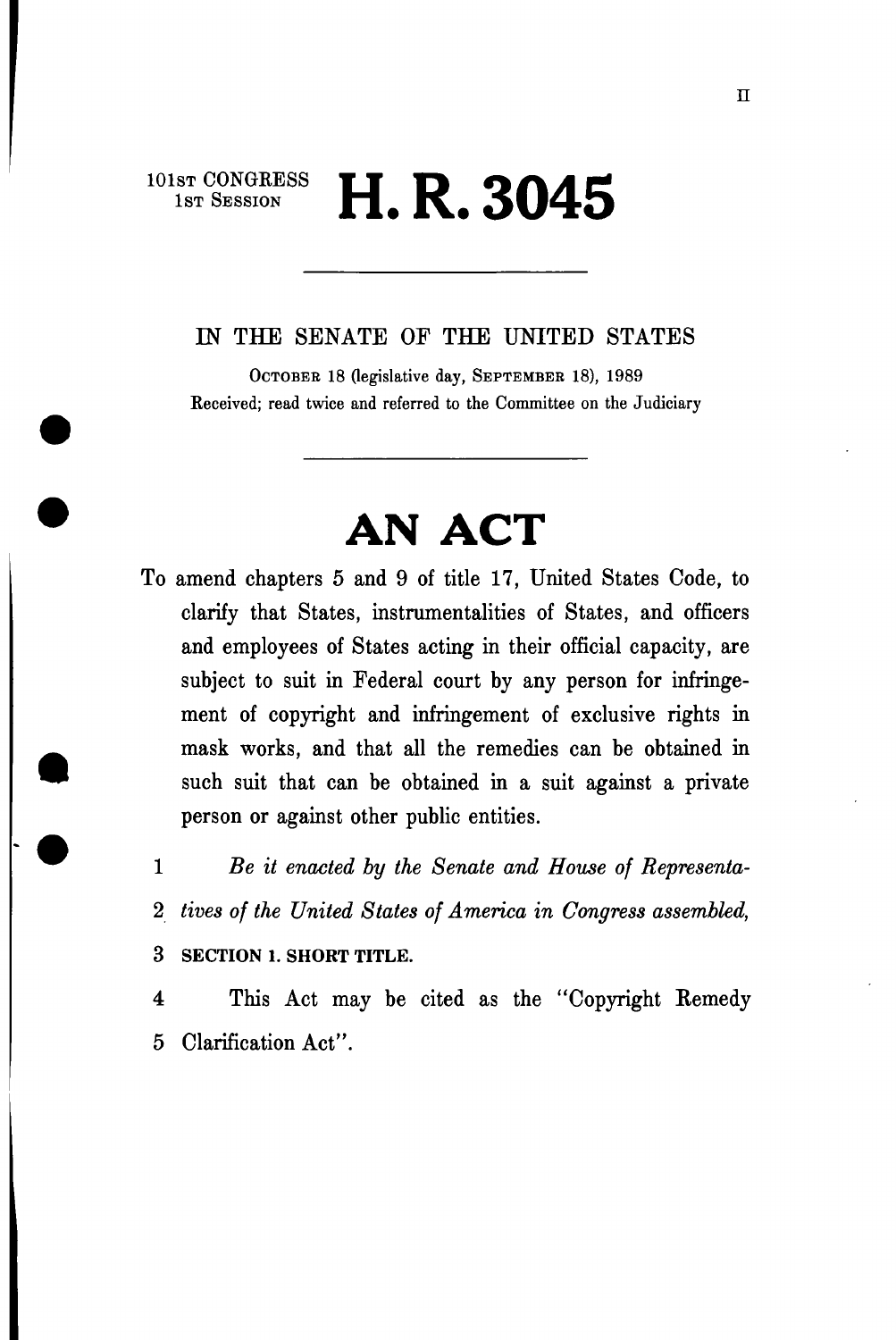**1 SEC. 2. LIABILITY OF STATES, INSTRUMENTALITIES OF 2 STATES, AND STATE OFFICIALS FOR INFRINGE-3 MENT OF COPYRIGHT AND EXCLUSIVE RIGHTS 4 IN MASK WORKS.** 

5 (a) COPYRIGHT INFRINGEMENT.—(1) Section  $501(a)$  of 6 title 17, United States Code, is amended by adding at the end 7 the following: "As used in this subsection, the term 'anyone' 8 includes any State, any instrumentality of a State, and any 9 officer or employee of a State or instrumentality of a State 10 acting in his or her official capacity. Any State, and any such 11 instrumentality, officer, or employee, shall be subject to the 12 provisions of this title in the same manner and to the same 13 extent as any nongovernmental entity.".

14 (2) Chapter 5 of title 17, United States Code, is amend-15 ed by adding at the end the following new section:

16 "§ 511. Liability of States, instrumentalities of States, and

17 State officials for infringement of copyright

18 "(a) IN GENEBAL.—Any State, any instrumentality of a 19 State, and any officer or employee of a State or instrumental-20 ity of a State acting in his or her official capacity, shall not be 21 immune, under the Eleventh Amendment of the Constitution 22 of the United States or under any other doctrine of sovereign 23 immunity, from suit in Federal court by any person, including 24 any governmental or nongovernmental entity, for a violation 25 of any of the exclusive rights of a copyright owner provided 26 by sections 106 through 119, for importing copies of phono-

 $\bullet$ HR 3045 RFS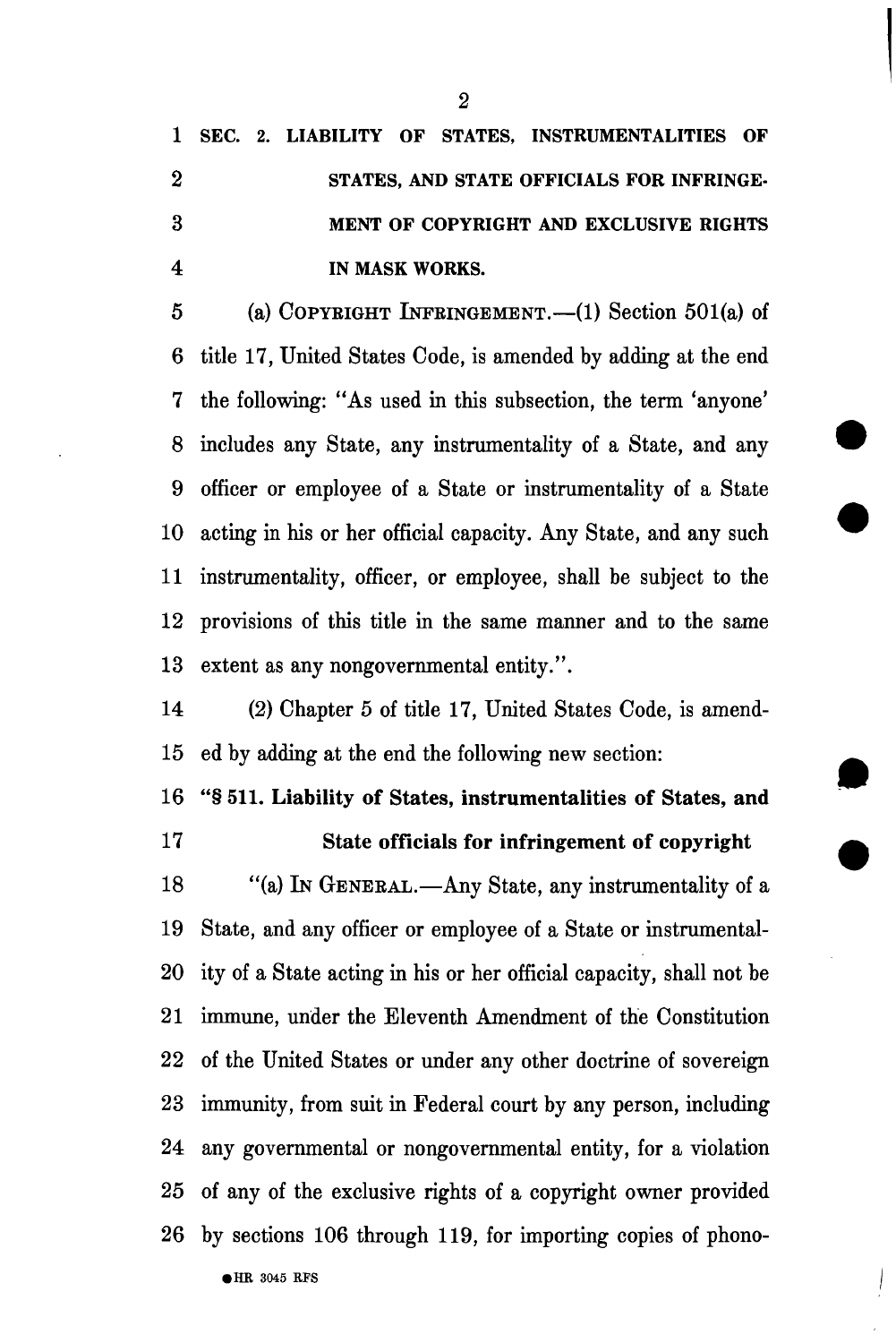1 records in violation of section 602, or for any other violation 2 under this title.

3 "(b) EEMEDIES.—In a suit described in subsection (a) 4 for a violation described in that subsection, remedies (includ-5 ing remedies both at law and in equity) are available for the 6 violation to the same extent as such remedies are available 7 for such a violation in a suit against any public or private 8 entity other than a State, instrumentality of a State, or offi-9 cer or employee of a State acting in his or her official 10 capacity. Such remedies include impounding and disposition 11 of infringing articles under section 503, actual damages and 12 profits and statutory damages under section 504, costs and 13 attorney's fees under section 505, and the remedies provided 14 in section 510.".

15 (3) The table of sections at the beginning of chapter 5 of 16 title 17, United States Code, is amended by adding at the end 17 the following new item:

18 (b) INFEINGEMENT OF EXCLUSIVE RIGHTS IN MASK 19 WOBKS.—(1) Section 910(a) of title 17, United States Code, 20 is amended by adding at the end the following: "As used in 21 this subsection, the term 'any person' includes any State, any 22 instrumentahty of a State, and any officer or employee of a 23 State or instrumentahty of a State acting in his or her official 24 capacity. Any State, and any such instrumentahty, officer, or

<sup>&</sup>quot;Sec. 511. Liability of States, instrumentalities of States, and State officials for infringement of copyright.".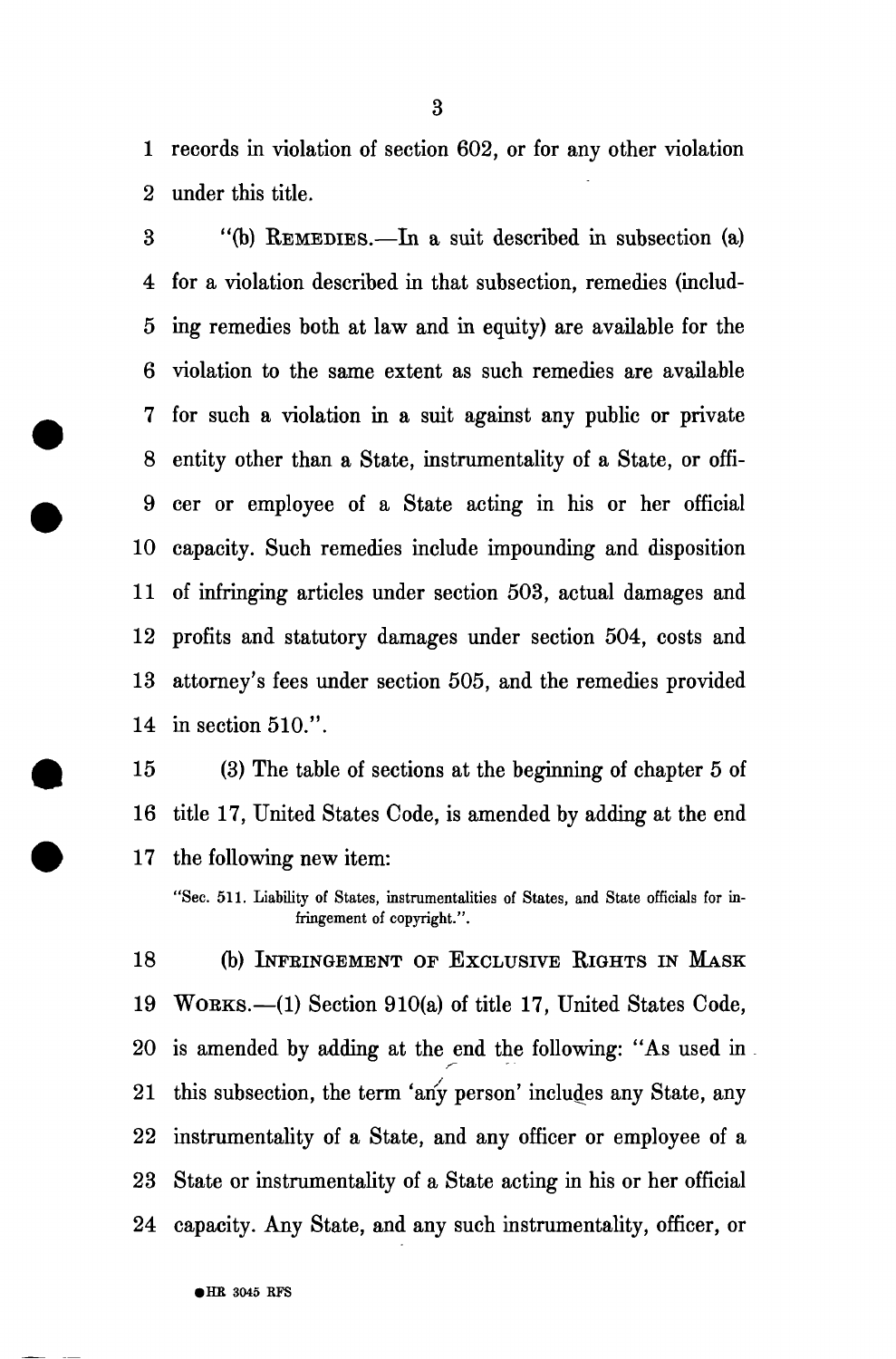1 employee, shall be subject to the provisions of this chapter in 2 the same manner and to the same extent as any nongovern-3 mental entity.".

4 (2) Section 911 of title 17, United States Code, is 5 amended by adding at the end the following new subsection: 6 " $(g)(1)$  Any State, any instrumentality of a State, and 7 any officer or employee of a State or instrumentality of a 8 State acting in his or her capacity, shall not be immune, 9 under the Eleventh Amendment of the Constitution of the 10 United States or under any other doctrine of sovereign immu-11 nity, from suit in Federal court by any person, mcluding any 12 governmental or nongovernmental entity, for a violation of 13 any of the exclusive rights of the owner of a mask work 14 under this chapter, or for any other violation under this 15 chapter.

16 "(2) In a suit described in paragraph (1) for a violation 17 described in that paragraph, remedies (including remedies 18 both at law and in equity) are available for the violation to 19 the same extent as such remedies are available for such a 20 violation in a suit against any public or private entity other 21 than a State, instrumentality of a State, or officer or employ-22 ee of a State acting in his or her official capacity. Such reme-23 dies include actual damages and profits under subsection (b), 24 statutory damages under subsection (c), impounding and dis-

ά,

4

 $\bullet$  HR 3045 RFS